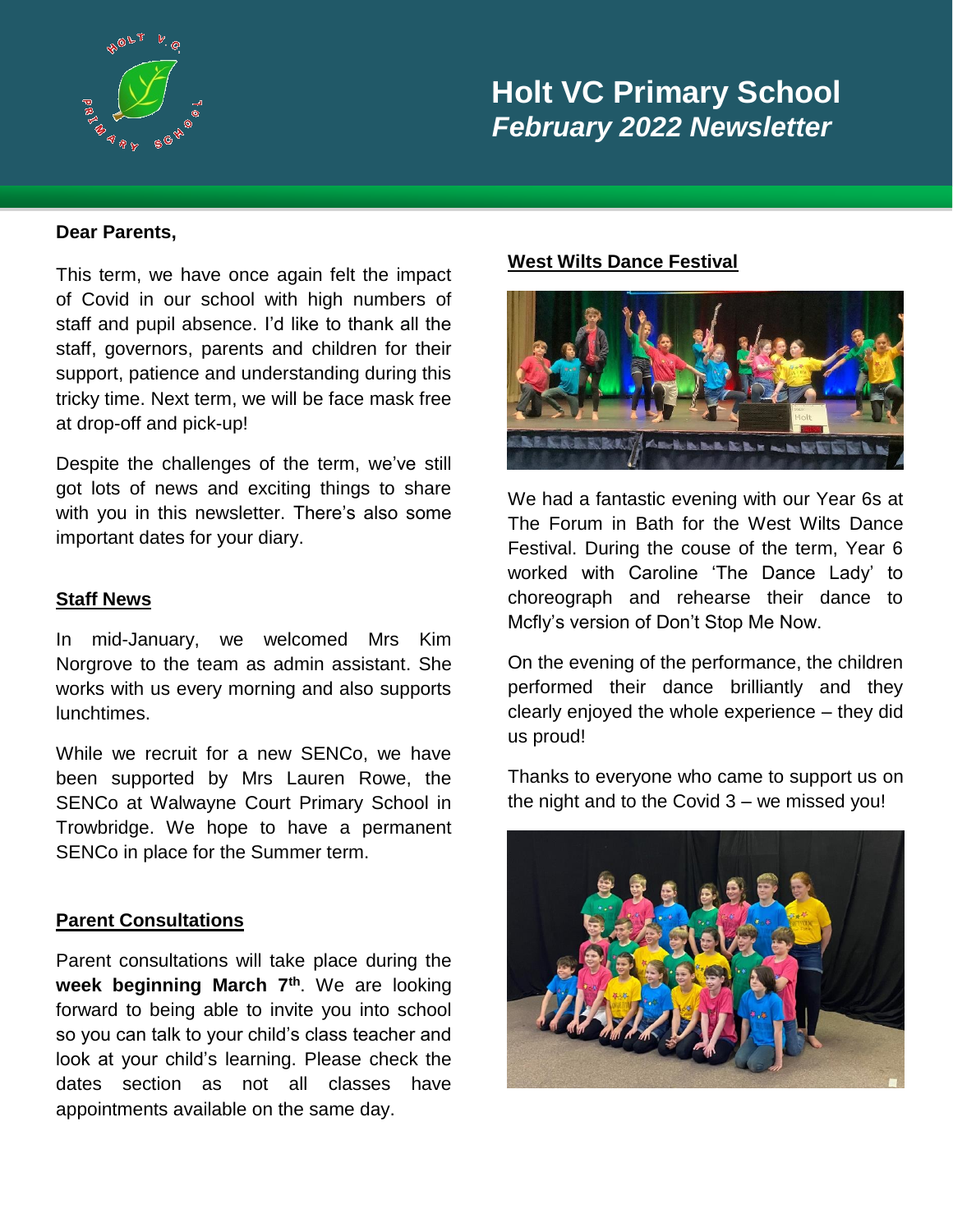

#### **Attendance and Punctuality**

Covid and winter illness have significantly affected our pupil attendance. This is unavoidable. Our data, along with coded reasons for absence, is always analysed, and whilst the over-all drop for the school is understandable for the last two terms, for some individuals it is highlighting a significant concern.

Please can I draw your attention to the 'Attendance and Punctuality Policy' summary on the school website. It sets out the rationale, procedures and guidance regarding attendance and punctuation. Our school is committed to supporting individual attendance to be as near 100% as possible.

We all hope that the new term will bring more stability to communities, enabling us to return to 'normal'. We therefore ask every effort is made to re-establish school routines for our children, including avoiding non-essential absence. Please can you inform admin prior to 9:00am for each day of absence, stating the reason. Please recognise it is our duty to monitor and verify reasons for absence in order to correctly pursue any further actions. To protect children's learning time. Our policy and procedures serve to uphold the legal requirement of:

'*Ensuring your child's regular attendance at school is a parent/carer's legal responsibility (Section 444 of the 1996 Education Act) and permitting absence from school that is not authorised by the school creates an offence in law. '*

#### **World Book Day**

World Book Day is in the first week back after half term on **Thursday 3rd March.**

This year we will **not** be dressing up. However, you will have received a letter from Mrs MacLennan and Mrs Read (our Reading Leads) which outlines how we will be celebrating in school.

#### **Sporting News**

Congratulations to our football team who won the ESFA Wiltshire Small Schools Football finals last month. The Holt boys played six matches against strong teams from across the county but kept a clean sheet throughout the competition. The team will now represent Wiltshire at the South West finals in April.



And congratulations to our hockey team who will represent West Wilts at the Wiltshire finals in March.



Next term, we are looking forward to working with Bath Rugby as part of their School Partner Programme.

Jo Hodge